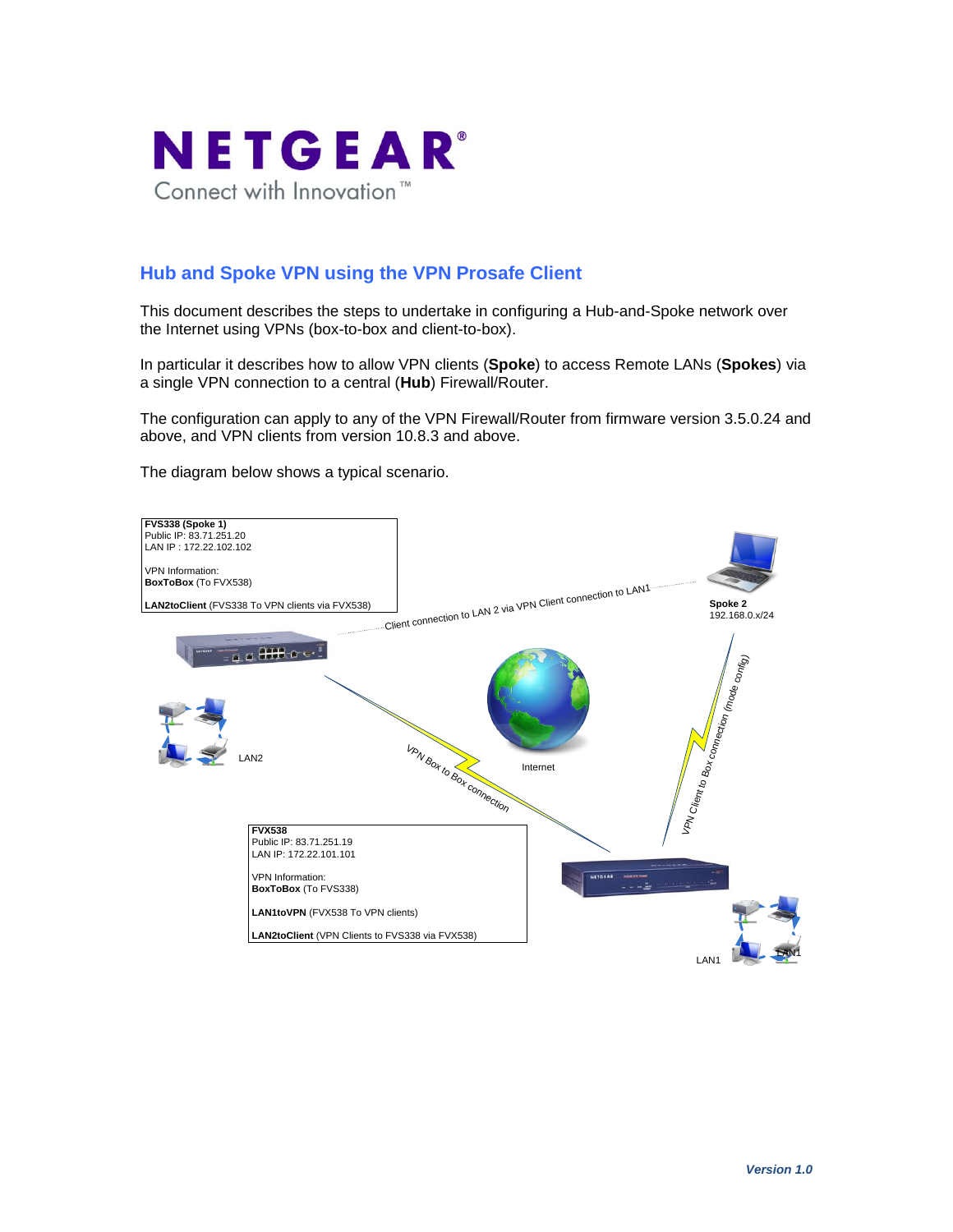## **Table of Contents**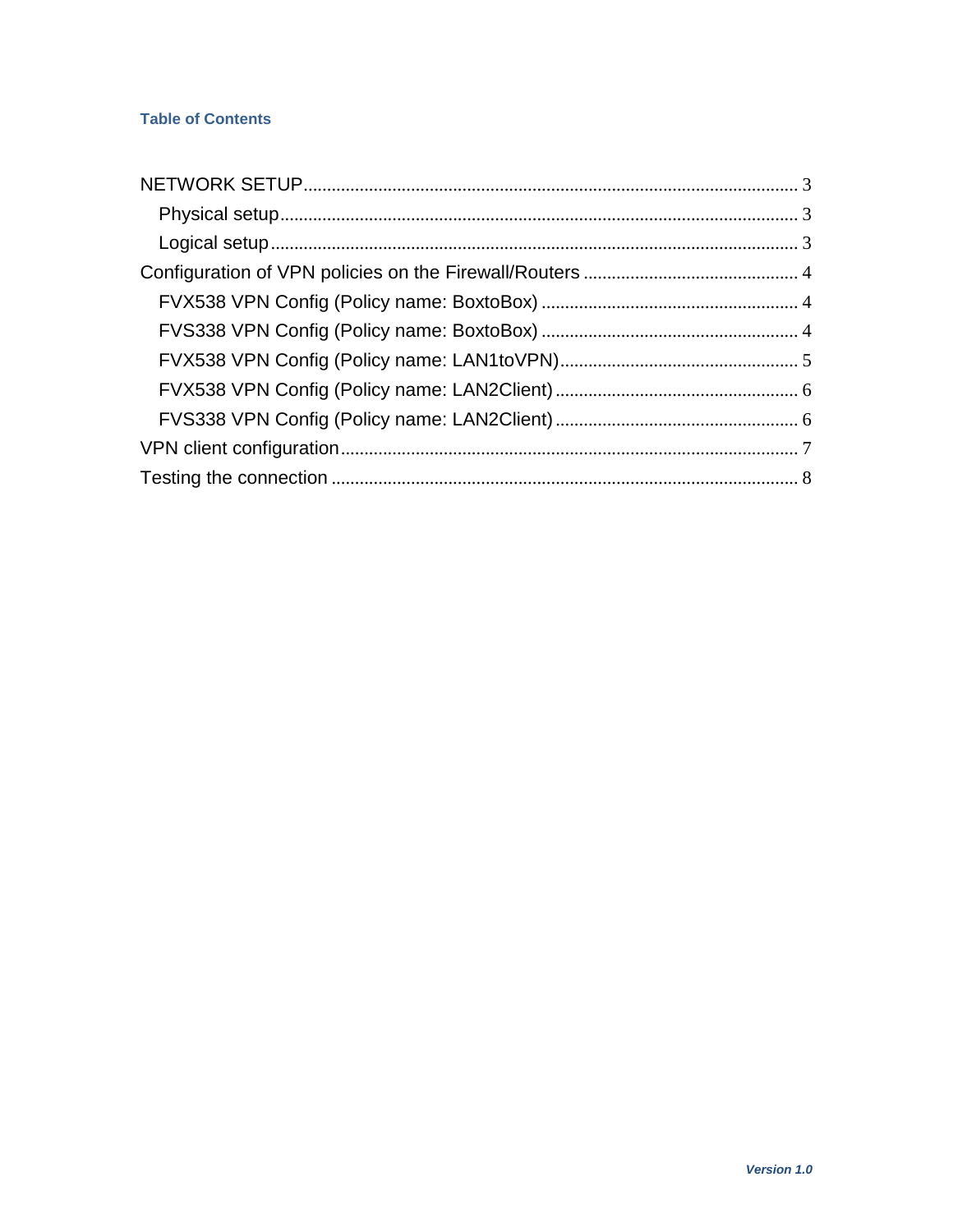## <span id="page-2-0"></span>**NETWORK SETUP**

#### <span id="page-2-1"></span>Physical setup

FVX538 connected to the Internet via a modem or modem/router

FVS338 connected to the Internet via a modem or modem/router

VPN Client PCs connected Wireless/Wired to the Internet (via a LAN allowing IPSEC traffic)

#### <span id="page-2-2"></span>Logical setup

FVX538

LAN IP: 172.22.101.101/24 DHCP: 172.22.101.0/24 Mode Config DHCP: 192.168.0.0/24 Firmware version: 3.5.0.24

#### FVS338

LAN IP: 172.22.102.102/24 DHCP: 172.22.102.0/24 Firmware version: 3.5.0.24

VPN Client Version: 10.8.3 NIC IP: 192.168.0.x/24

#### VPN configuration

The setup will require the creation of multiple VPN policies:

#### FVX538

- 1x Box-to-box policy from the FVX538 to the FVS338 (Policy name: **BoxtoBox**)
- 1x Client-to-Box policy on the FVX538 to connect to the VPN clients (Policy name: **LAN1toVPN**)
- 1x Manual VPN policy using the IKE policy used for the box-to-box connection to allow the VPN clients to connect to the LAN behind the FVS338 (Policy name: **LAN2toClient**)

#### FVS338

- 1x Box-to-box policy from the FVS338 to the FVX538 (Policy name: **BoxtoBox**)
- 1x Manual VPN policy using the IKE policy used for the box-to-box connection to allow the FVS338 to connect to the VPN clients (Policy name: **LAN2toClient**)

#### VPN Client

- 1x Policy connecting to the Public address of the FVS338 specifying as the IP range for the Remote party 172.22.0.0 mask 255.255.0.0 (class full only mask accepted)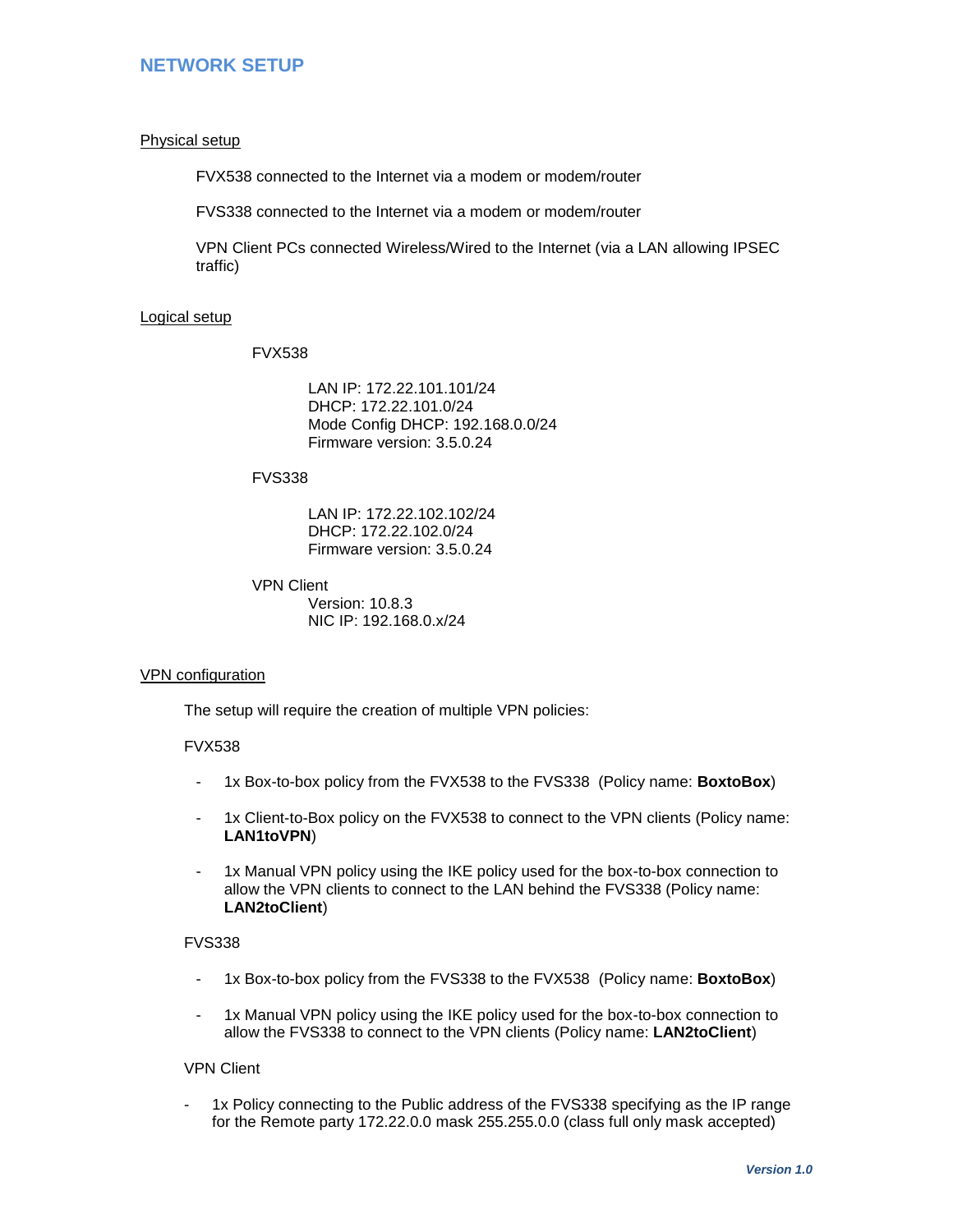#### <span id="page-3-1"></span><span id="page-3-0"></span>FVX538 VPN Config (Policy name: **BoxtoBox**)

| <b>VPN Wizard</b>                                                                                                                                                                                                                                                             | WPN Wizard Default Values |
|-------------------------------------------------------------------------------------------------------------------------------------------------------------------------------------------------------------------------------------------------------------------------------|---------------------------|
| E About VPN Wizard                                                                                                                                                                                                                                                            | 2 help                    |
| The Wizard sets most parameters to defaults as proposed by the VPN Consortium (VPNC), and assumes a pre-shared<br>key, which greatly simplifies setup. After creating the policies through the VPN Wizard, you can always update the<br>parameters through the Policies menu. |                           |
| This VPN tunnel will connect to the following peers:                                                                                                                                                                                                                          |                           |
| $\odot$ Gateway $\odot$ VPN Client                                                                                                                                                                                                                                            |                           |
| <b>E Connection Name and Remote IP Type</b>                                                                                                                                                                                                                                   | (?) help                  |
| What is the new Connection Name? BoxtoBox                                                                                                                                                                                                                                     |                           |
| What is the pre-shared key? 12345678                                                                                                                                                                                                                                          | (Key Length 8 - 49 Char)  |
| This VPN tunnel will use following local WAN Interface: (6) Broadband                                                                                                                                                                                                         | O Dialup                  |
| <b>End Point Information</b>                                                                                                                                                                                                                                                  | (2) help                  |
| What is the Remote WAN's IP Address or Internet Name? 83.71.251.20                                                                                                                                                                                                            |                           |
| What is the Local WAN's IP Address or Internet Name? 83.71.251.19                                                                                                                                                                                                             |                           |
| <b>Ellipse Connection Remote Accessibility</b>                                                                                                                                                                                                                                | (?) help                  |
| What is the remote LAN IP Address? 172 22 102 0                                                                                                                                                                                                                               |                           |
| What is the remote LAN Subnet Mask?255 .255 .255 .0                                                                                                                                                                                                                           |                           |
| Apply                                                                                                                                                                                                                                                                         | Reset                     |

- Access the VPN Wizard via the VPN  $\bullet$ configuration page.
- Configure the Connection name (for admin reasons this will match the FVS338 box as **BoxtoBox**).
- **0** Input the pre-shared key.
- Configure the Public or DNS address of the Remote location, and the LAN details (the Remote LAN IP address is intended as the subnet address).
- Click on Apply  $\bullet$

#### <span id="page-3-2"></span>FVS338 VPN Config (Policy name: **BoxtoBox**)

| <b>VPN Wizard</b>                                                                                                                                                                                                                                                             | VPN Wizard Default Values |
|-------------------------------------------------------------------------------------------------------------------------------------------------------------------------------------------------------------------------------------------------------------------------------|---------------------------|
| <b>E About VPN Wizard</b>                                                                                                                                                                                                                                                     | (?) help                  |
| The Wizard sets most parameters to defaults as proposed by the VPN Consortium (VPNC), and assumes a pre-shared<br>key, which greatly simplifies setup. After creating the policies through the VPN Wizard, you can always update the<br>parameters through the Policies menu. |                           |
| This VPN tunnel will connect to the following peers:                                                                                                                                                                                                                          |                           |
| $\odot$ Gateway $\odot$ VPN Client                                                                                                                                                                                                                                            |                           |
|                                                                                                                                                                                                                                                                               |                           |
| # Connection Name and Remote IP Type                                                                                                                                                                                                                                          | <b>Ohelp</b>              |
| What is the new Connection Name? BoxtoBox                                                                                                                                                                                                                                     |                           |
| What is the pre-shared kev? 12345678                                                                                                                                                                                                                                          | Key Length 8 - 49 Char)   |
| This VPN tunnel will use following local WAN Interface: (a) Broadband                                                                                                                                                                                                         | Dialup                    |
|                                                                                                                                                                                                                                                                               |                           |
| <b>End Point Information</b>                                                                                                                                                                                                                                                  | <b>Ohelp</b>              |
| What is the Remote WAN's IP Address or Internet Name? 83.71.251.19                                                                                                                                                                                                            |                           |
| What is the Local WAN's IP Address or Internet Name? 83.71.251.20                                                                                                                                                                                                             |                           |
|                                                                                                                                                                                                                                                                               |                           |
| <b>E Secure Connection Remote Accessibility</b>                                                                                                                                                                                                                               | 2help                     |
| What is the remote LAN IP Address? 172 .22 .101 .0                                                                                                                                                                                                                            |                           |
| What is the remote LAN Subnet Mask? 255 .255 .255 .0                                                                                                                                                                                                                          |                           |
|                                                                                                                                                                                                                                                                               |                           |
| Reset<br>Apply                                                                                                                                                                                                                                                                |                           |

- Access the VPN Wizard via the VPN  $\bullet$ configuration page.
- Configure the Connection name (for  $\bullet$ admin reasons this will match the other box as **BoxtoBox**).
- Input the pre-shared key as at point  $\bullet$
- Configure the Public or DNS address of  $\bullet$ the Remote location, and the LAN details (the Remote LAN IP address is intended as the subnet address).
- Click on Apply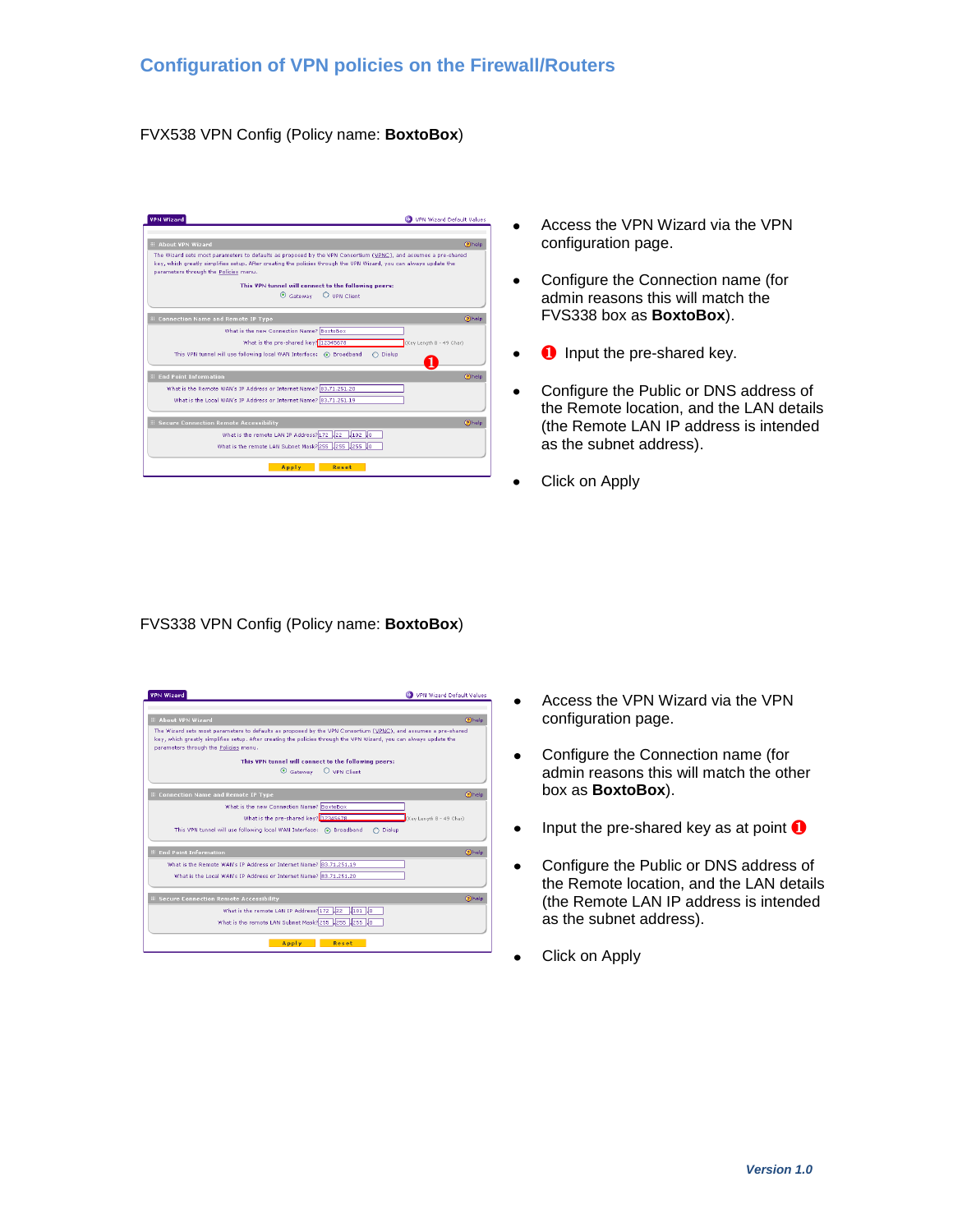<span id="page-4-0"></span>

| <b>VPN Wizard</b>                                                                                                                                                                                                                                                             | O VPN Wizard Default Values                          |
|-------------------------------------------------------------------------------------------------------------------------------------------------------------------------------------------------------------------------------------------------------------------------------|------------------------------------------------------|
| E About VPN Wizard                                                                                                                                                                                                                                                            | <b>Ohelp</b>                                         |
| The Wizard sets most parameters to defaults as proposed by the VPN Consortium (VPNC), and assumes a pre-shared<br>key, which greatly simplifies setup. After creating the policies through the VPN Wizard, you can always update the<br>parameters through the Policies menu. |                                                      |
|                                                                                                                                                                                                                                                                               | This VPN tunnel will connect to the following peers: |
|                                                                                                                                                                                                                                                                               | O Gateway © VPN Client                               |
| E Connection Name and Remote IP Type                                                                                                                                                                                                                                          | (?) help                                             |
| What is the new Connection Name? LAN1toVPN                                                                                                                                                                                                                                    |                                                      |
| What is the pre-shared key? 12345678                                                                                                                                                                                                                                          | (Key Length 8 - 49 Char)                             |
| This VPN tunnel will use following local WAN Interface: (6) WAN 1                                                                                                                                                                                                             | WAN 2                                                |
| <b>End Point Information</b>                                                                                                                                                                                                                                                  | (2) help                                             |
| What is the Remote Identifier Information? fvx_remote.com                                                                                                                                                                                                                     |                                                      |
| What is the Local Identifier Information? fvx_local.com                                                                                                                                                                                                                       |                                                      |
| <b>El Secure Connection Remote Accessibility</b>                                                                                                                                                                                                                              | (?) help                                             |
| What is the remote LAN IP Address?                                                                                                                                                                                                                                            |                                                      |
| What is the remote LAN Subnet Mask?                                                                                                                                                                                                                                           |                                                      |
| Apply                                                                                                                                                                                                                                                                         | Reset                                                |

- $\bullet$ Access the VPN Wizard via the VPN configuration page.
- Create a new VPN client policy named  $\bullet$ **LAN1toVPN** (with any pre-shared key)
- Take note of the Remote and Local  $\bullet$ identifier whether using the default ones or new ones.
- Click on Apply

| Operation succeeded.<br><b>EList of VPN Policies</b> |   |                                |                                     |                                    |                                                                  |                   |      |               |
|------------------------------------------------------|---|--------------------------------|-------------------------------------|------------------------------------|------------------------------------------------------------------|-------------------|------|---------------|
|                                                      |   |                                |                                     |                                    | 2 help                                                           |                   |      |               |
|                                                      | ٠ | Name                           | <b>Type</b>                         | <b>Local</b>                       | Remote                                                           | Auth              | Encr | Action        |
| Е                                                    |   | BoxtoBox                       | Auto Policy                         | 172.22.101.0/255.255.255.0         | 172.22.102.0/255.255.255.0                                       | SHA-1             | 3DES | <b>O</b> edit |
|                                                      |   | LAN1toVPN*                     | Auto Policy                         | 172.22.101.0/255.255.255.0         | Any.                                                             | $SHA-1$           |      | 3DES @edit    |
|                                                      |   | * Client Policy                |                                     | Select all<br>enable<br>(x) delete | disable<br>(b) add                                               |                   |      |               |
|                                                      |   | <b>El Traffic Selection</b>    |                                     |                                    |                                                                  |                   |      | 2 help        |
|                                                      |   |                                |                                     | $\mathbf{v}$                       | Remote IP: Subnet w                                              |                   |      |               |
|                                                      |   | Local IP:<br>Start IP Address: | Any<br>172 .22                      | .101.0                             | Start IP Address:<br>192 4168 40                                 | IJо               |      |               |
|                                                      |   | End IP Address:                | $\vert . \vert$ 0<br>$\overline{0}$ | $\Box$<br>l. o                     | End IP Address:<br>$\mathbf{L}$ o<br>$\cdot$ 0<br>$\overline{0}$ | $\vert . \vert 0$ |      |               |

- $\bullet$ Edit the **LAN1toVPN**.
- Change the Local IP setting to **any** and  $\bullet$ the Remote IP to **subnet**, modifying the Start IP address to **192.168.0.0** with subnet mask **255.255.255.0**
- Click on Apply $\bullet$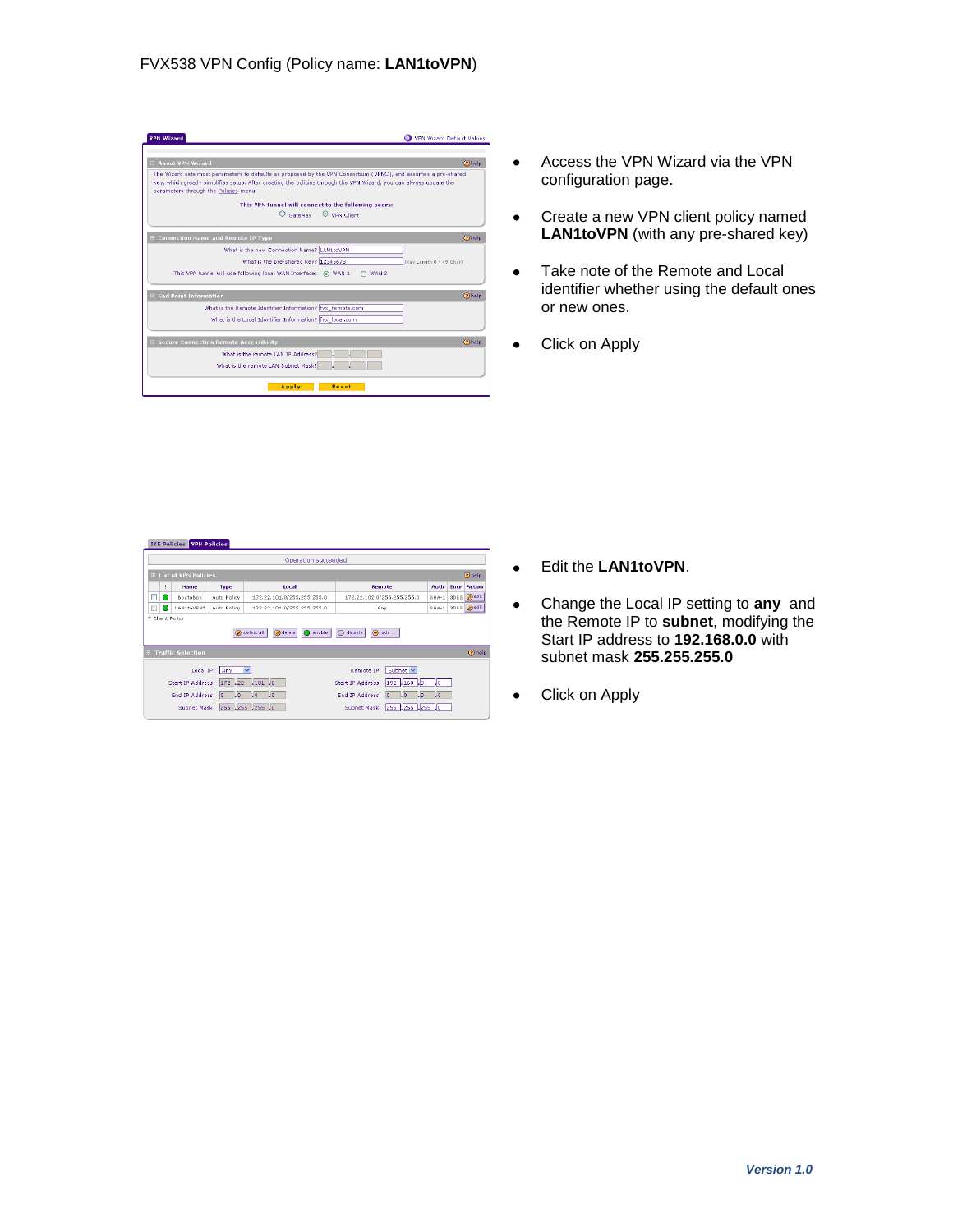<span id="page-5-0"></span>

| <b>Edit VPN Policy</b>                                                                |
|---------------------------------------------------------------------------------------|
| Operation succeeded.                                                                  |
| <b>E General</b><br>2help                                                             |
| Policy Name: LAN2toClient                                                             |
| Policy Type: Auto Policy<br>$\checkmark$                                              |
|                                                                                       |
| Remote Endpoint: <sup>1</sup> IP Address:<br>83<br>$171$ 251 20                       |
| O FQDN:<br>83.71.251.20                                                               |
| Enable NetBIOS?                                                                       |
| Enable RollOver?                                                                      |
| Enable Keepalive: O Yes (a) No                                                        |
| .0 <sub>1</sub><br>$10-1$<br>Ping IP Address: 0<br>$\Box$ 0                           |
| Detection period: 10 (Seconds)                                                        |
| Reconnect after failure count: 3                                                      |
| <b>E Traffic Selection</b><br>(?) help                                                |
| Local IP: Subnet v<br>Remote IP: Subnet v                                             |
| Start IP Address: 192 .168 .0<br>IJō<br>Start IP Address: 172 22 .102 0               |
| End IP Address: 0 .0<br>End IP Address: 0 .0<br>l.lo<br>$\Box$ o<br>Un.<br>0.         |
| Subnet Mask: 255 .255 .255 .0<br>Subnet Mask: 255 255 255 0                           |
|                                                                                       |
| <b>2</b> help<br><b>E Manual Policy Parameters</b>                                    |
| SPI-Incoming: (Hex, 3-8 Chars)<br>SPI-Outgoing: (Hex, 3-8 Chars)                      |
| Encryption Algorithm: 3DES<br>Integrity Algorithm: SHA-1 V                            |
| Key-In:<br>Key-In:                                                                    |
| Key-Out:<br>Key-Out:                                                                  |
| (DES-8 Char & 3DES-24 Char)<br>(MD5-16 Char & SHA-1-20 Char)                          |
| <b>2</b> help<br><b>E Auto Policy Parameters</b>                                      |
| SA Lifetime 3600<br>Seconds v                                                         |
| Encryption Algorithm: 3DES<br>$\overline{\mathbf{v}}$<br>Integrity Algorithm: SHA-1 V |
| PFS Key Group: DH Group 2 (1024 bit) v                                                |
| O view selected<br>Select IKE Policy: BoxtoBox<br>$\checkmark$                        |
|                                                                                       |
|                                                                                       |
| <b>Apply</b><br>Reset                                                                 |

- Access the VPN Wizard via the VPN  $\bullet$ configuration page.
- In the VPN Policy section click on Add  $\bullet$ (this will create a new manual VPN policy which will use an existing IKE policy)
- Create a new VPN client policy named  $\bullet$ **LAN2toClient**
- Specify the Remote Endpoint IP address to be the Public address of the FVS338
- Specify the Local IP subnet to be the one  $\bullet$ of the VPN clients as **192.168.0.0/24** and the Remote IP subnet to be the LAN of the FVS338 as **172.22.102.0/24**
- Ensure that the Select IKE Policy is set to  $\bullet$ **BoxtoBox**
- Click on Apply  $\bullet$

### <span id="page-5-1"></span>FVS338 VPN Config (Policy name: **LAN2Client**)

| <b>El General</b>                  |                                          |                                      | (?) help     |
|------------------------------------|------------------------------------------|--------------------------------------|--------------|
|                                    | Policy Name: LAN2toClient                |                                      |              |
|                                    | Policy Type: Auto Policy<br>$\checkmark$ |                                      |              |
|                                    | Select Local Gateway: C Broadband        | O Dialup                             |              |
|                                    | Remote Endpoint: 9 IP Address:           | 83 <b>171 1251 119</b>               |              |
|                                    | O FODN:                                  |                                      |              |
|                                    | Enable NetBIOS?                          |                                      |              |
|                                    | Enable RollOver?                         |                                      |              |
|                                    | Enable Keepalive: O Yes @ No             |                                      |              |
|                                    | Ping IP Address:                         |                                      |              |
|                                    | Detection period: 10                     | (Seconds)                            |              |
|                                    | Reconnect after failure count: 3         |                                      |              |
| <b>E Traffic Selection</b>         |                                          |                                      | <b>Ohelp</b> |
| Local IP: Subnet v                 |                                          | Remote IP: Subnet v                  |              |
| Start IP Address: 172 22 .102 0    |                                          | Start IP Address: 192 .168 .0<br>IJo |              |
| End IP Address:                    |                                          | End IP Address:                      |              |
| Subnet Mask: 255 255 255 0         |                                          | Subnet Mask: 255 .255 .255 .0        |              |
|                                    |                                          |                                      |              |
| <b>El Manual Policy Parameters</b> |                                          |                                      | <b>Ohelp</b> |
| SPI-Incoming:                      | (Hex. 3-8 Chars)                         | SPI-Outgoing:<br>(Hex. 3-8 Chars)    |              |
| Encryption Algorithm: 3DES         |                                          | Integrity Algorithm: SHA-1 V         |              |
| Key-In:                            |                                          | Key-In:                              |              |
| Key-Out:                           |                                          | Key-Out:                             |              |
| (DES-8 Char & 3DES-24 Char)        |                                          | (MD5-16 Char & SHA-1-20 Char)        |              |
| <b>El Auto Policy Parameters</b>   |                                          |                                      | (2) help     |
|                                    | SA Lifetime 3600                         | Seconds V                            |              |
| Encryption Algorithm: 3DES         | $\blacktriangledown$                     | Integrity Algorithm: SHA-1  v        |              |
|                                    | PFS Key Group: DH Group 2 (1024 bit) v   |                                      |              |
| Select IKE Policy: BoxtoBox        | $\checkmark$                             | O view selected                      |              |

- Access the VPN Wizard via the VPN  $\bullet$ configuration page.
- In the VPN Policy section click on Add  $\bullet$ (this will create a new manual VPN policy which will use an existing IKE policy)
- Create a new VPN client policy named  $\bullet$ **LAN2toClient**
- Specify the Remote Endpoint IP address  $\bullet$ to be the Public address of the FVX538
- $\bullet$ Specify the Local IP subnet to be the one of the FVS338 **172.22.102.0/24** and the Remote IP subnet to be the VPN clients one 192.168.0.0/24
- Ensure that the Select IKE Policy is set to **BoxtoBox**
- Click on Apply $\bullet$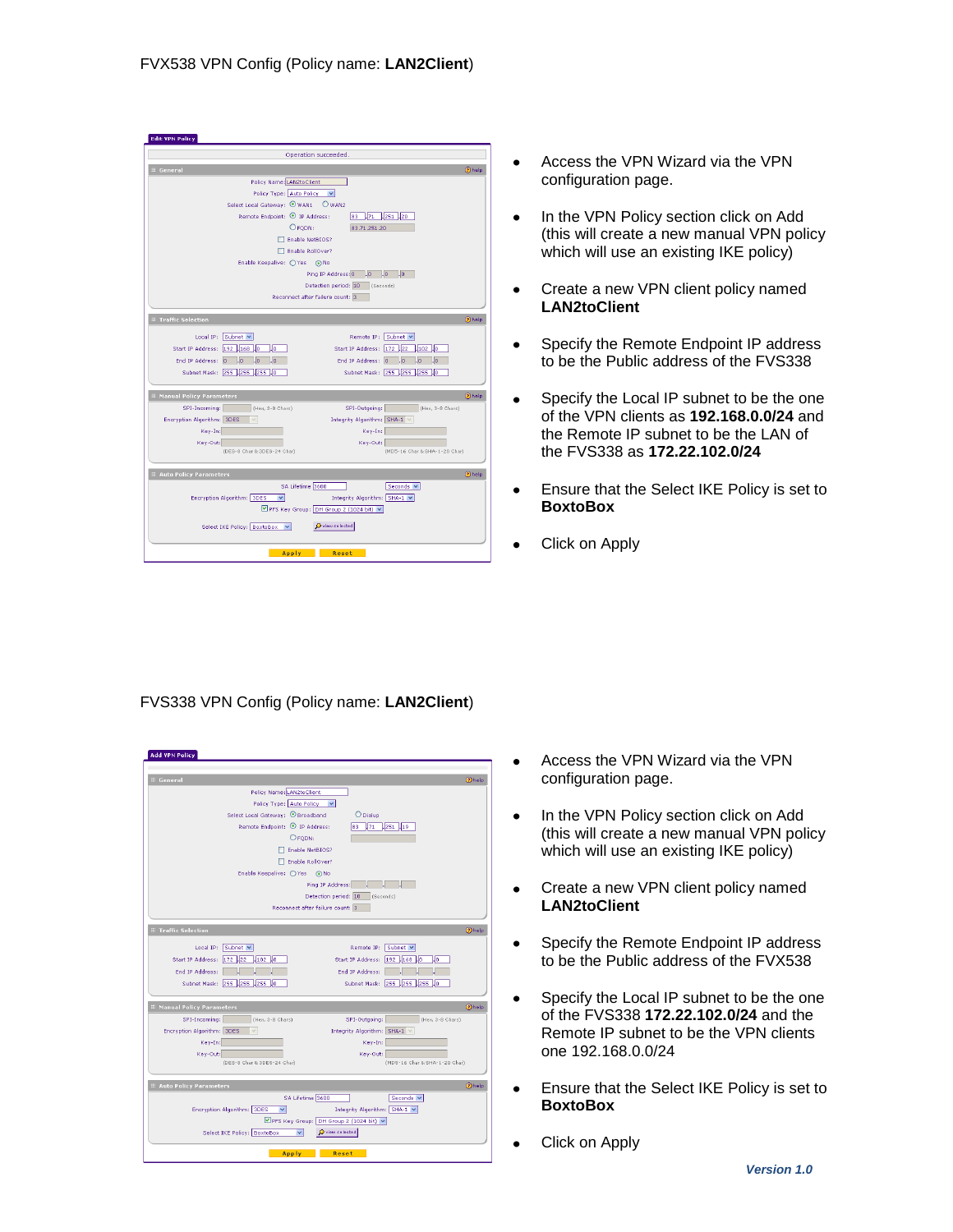## **VPN client configuration**

<span id="page-6-0"></span>This configuration requires advanced IP address planning. The VPN client policy needs to be able to address both Local Area Network #1 and Local Area Network #2 in the same client policy profile, therefore, the two networks must be presentable as one subnet or one address range.

This has been considered in our scenario.

| N Security Policy Editor - NETGEAR ProSafe VPN Client                                                                                                                                                                     |                                                                                                                                                                                                                                                                                                                                                                                  |
|---------------------------------------------------------------------------------------------------------------------------------------------------------------------------------------------------------------------------|----------------------------------------------------------------------------------------------------------------------------------------------------------------------------------------------------------------------------------------------------------------------------------------------------------------------------------------------------------------------------------|
| File<br>Edit Options Help                                                                                                                                                                                                 |                                                                                                                                                                                                                                                                                                                                                                                  |
| $\mathbf{E}[\mathbf{B}_{\mathsf{G}} \mathbf{X}]$<br>創<br>Network Security Policy                                                                                                                                          | NETGEAR                                                                                                                                                                                                                                                                                                                                                                          |
| Microsoft IPsec VPN<br>My Connections<br><b>B</b> VPN<br><b>3</b> My Identity<br>白鳥 Security Policy<br>Authentication [Phase 1]<br>Ĥ.<br>Proposal 1<br>Key Exchange (Phase 2)<br>Proposal 1<br><b>2</b> Other Connections | Connection Security<br>$\bullet$ Secure<br><b>Only Connect Manually</b><br>⊽<br>Non-secure<br><b>Block</b><br>Remote Party Identity and Addressing<br>ID Type<br>IP Subnet<br>172.22.0.0<br>Subnet:<br>Mask:<br>255.255.0.0<br>All<br>Port<br>Protocol All<br><b>▽</b> Use Secure Gateway Tunnel<br>ID Type Domain Name<br>Gateway IP Address -<br>83.71.251.19<br>fvx_local.com |
|                                                                                                                                                                                                                           |                                                                                                                                                                                                                                                                                                                                                                                  |

- $\bullet$ Create a new VPN client policy
- Specify the Remote Party ID type as **IP**   $\bullet$ **Subnet** and the subnet and mask as **172.22.0.0 255.255.255.0** (this will address both LAN1 and LAN2)
- The gateway IP address will be specified  $\bullet$ at the WAN address of the FVX538 in our case

| Security Policy Editor - NETGEAR ProSafe VPN Client                                                                                                                                                                                                       |                                                                                                                                                                                                                                                                                                                        |
|-----------------------------------------------------------------------------------------------------------------------------------------------------------------------------------------------------------------------------------------------------------|------------------------------------------------------------------------------------------------------------------------------------------------------------------------------------------------------------------------------------------------------------------------------------------------------------------------|
|                                                                                                                                                                                                                                                           |                                                                                                                                                                                                                                                                                                                        |
| File Edit Options Help<br>н<br>Network Security Policy<br>Microsoft IPsec VPN<br>My Connections<br><b>B</b> VPN<br>Ny Identity<br>Security Policy<br>Authentication [Phase 1]<br>Proposal 1<br>E Co Key Exchange (Phase 2)<br><b>al</b> Other Connections | NETGEAR<br>Mu Identitu<br><b>Pre-Shared Key</b><br>Select Certificate<br>None<br>ID Type<br>Port<br>Domain Name<br>All<br>fvx_remote.com<br>Secure Interface Configuration<br>Required<br>Virtual Adapter<br>▼<br>192.168.0.1<br>Internal Network IP Address<br>Internet Interface<br>Name Any<br>$\blacktriangledown$ |
|                                                                                                                                                                                                                                                           | IP Addr Any                                                                                                                                                                                                                                                                                                            |
|                                                                                                                                                                                                                                                           |                                                                                                                                                                                                                                                                                                                        |

- $\bullet$ In My identity change the pre-shared key to match the VPN policy **LAN1toVPN**  created on the FVX538 (**12345678**)
- Set the Virtual adapter as Required as  $\bullet$ specify a unique value for the Internal network IP address (this will be different on each PC running the VPN client



In the Security policy section ensure the  $\bullet$ Phase 1 negotiation mode is set to aggressive , PFS is enabled and Enable Replay Detection is ticked